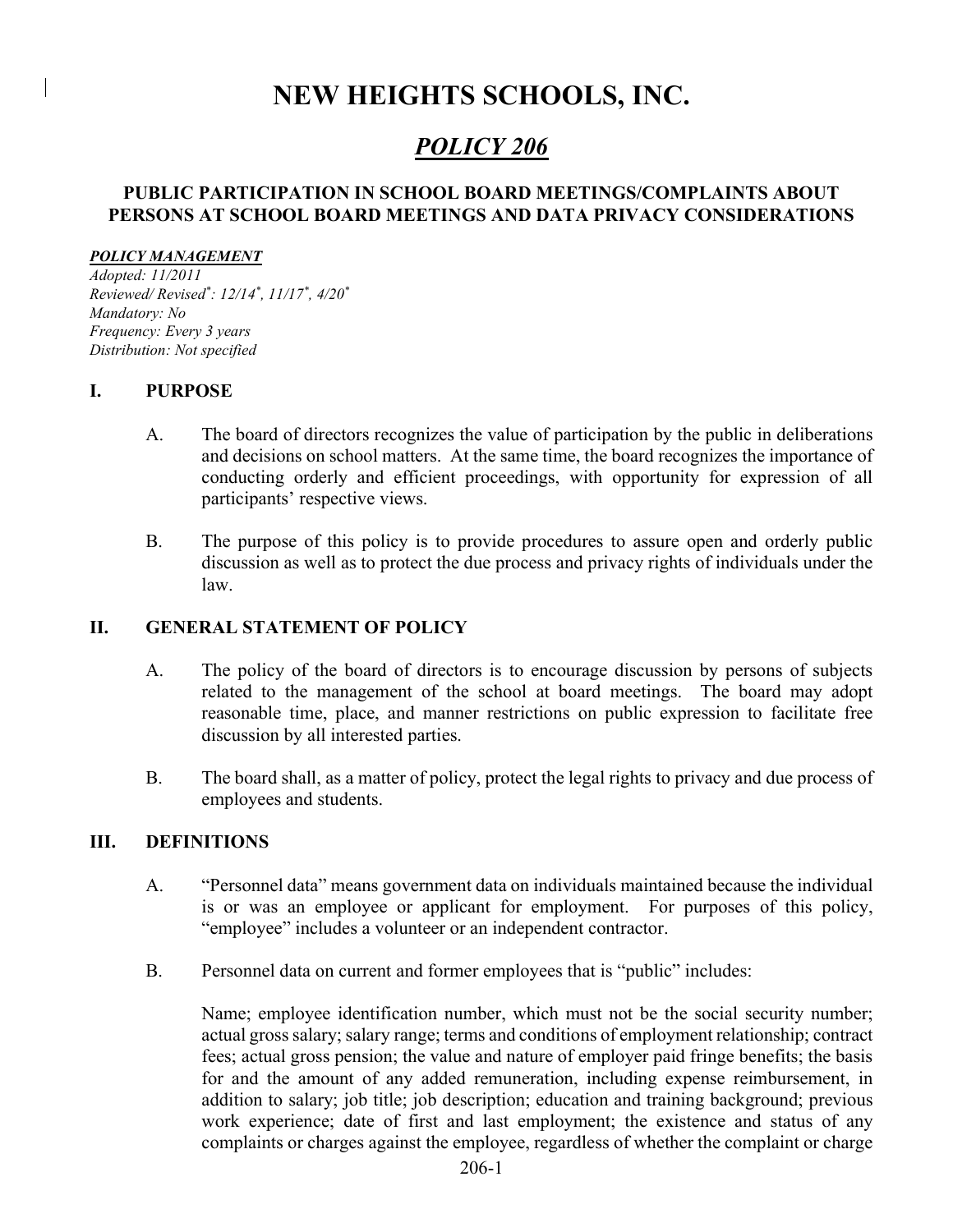resulted in a disciplinary action; the final disposition of any disciplinary action together with the specific reasons for the action and data documenting the basis of the action, excluding data that would identify confidential sources who are employees of the public body; the complete terms of any agreement settling any dispute arising out of the employment relationship, including a buyout agreement as defined in Minn. Stat. 123B.143, Subd. 2, except that the agreement must include specific reasons for the agreement if it involves the payment of more than \$10,000 of public money; work location; work telephone number; badge number; work-related continuing education; honors and awards received; and payroll time sheets or other comparable data that are only used to account for employee's work time for payroll purposes, except to the extent that release of time sheet data would reveal the employee's reasons for the use of sick or other medical leave or other not public data.

C. Personnel data on current and former applicants for employment that is "public" includes:

Veteran status; relevant test scores; rank on eligible list; job history; education and training; and work availability. Names of applicants shall be private data except when certified as eligible for appointment to a vacancy or when applicants are considered by the appointing authority to be finalists for a position in public employment. For purposes of this subdivision, "finalist" means an individual who is selected to be interviewed by the appointing authority prior to selection.

- D. "Educational data" means data maintained by the school which relates to a student.
- E. "Student" means an individual currently or formerly enrolled or registered at the school, or applicants for enrollment, or individuals who receive shared time services.
- F. Data about applicants for appointments to a public body, including a board of directors, collected by the school as a result of the applicant's application for appointment to the public body are private data on individuals, except that the following are public: name; city of residence, except where the appointment has a residency requirement that requires the entire address to be public; education and training; employment history; volunteer work; awards and honors; prior government service; any data required to be provided or that is voluntarily provided in an application to a multimember agency pursuant to Minn. Stat. 15.0597; and veteran status. Once an individual has been appointed to a public body, the following additional items of data are public: residential address; either a telephone number or e-mail address where the appointee can be reached, or both at the request of the appointee; the first and last dates of service on the public body; the existence and status of any complaints or charges against an appointee; and, upon completion of an investigation of a complaint or charge against an appointee, the final investigative report unless access to the data would jeopardize an active investigation. Any e-mail address or telephone number provided by a public body for use by an appointee shall be public. An appointee may use an e-mail address or telephone number provided by the public body as the designated e-mail address or telephone number at which the appointee can be reached.

#### IV. RIGHTS TO PRIVACY

A. School employees have a legal right to privacy related to matters which may come before the board of directors, including, but not limited to, the following: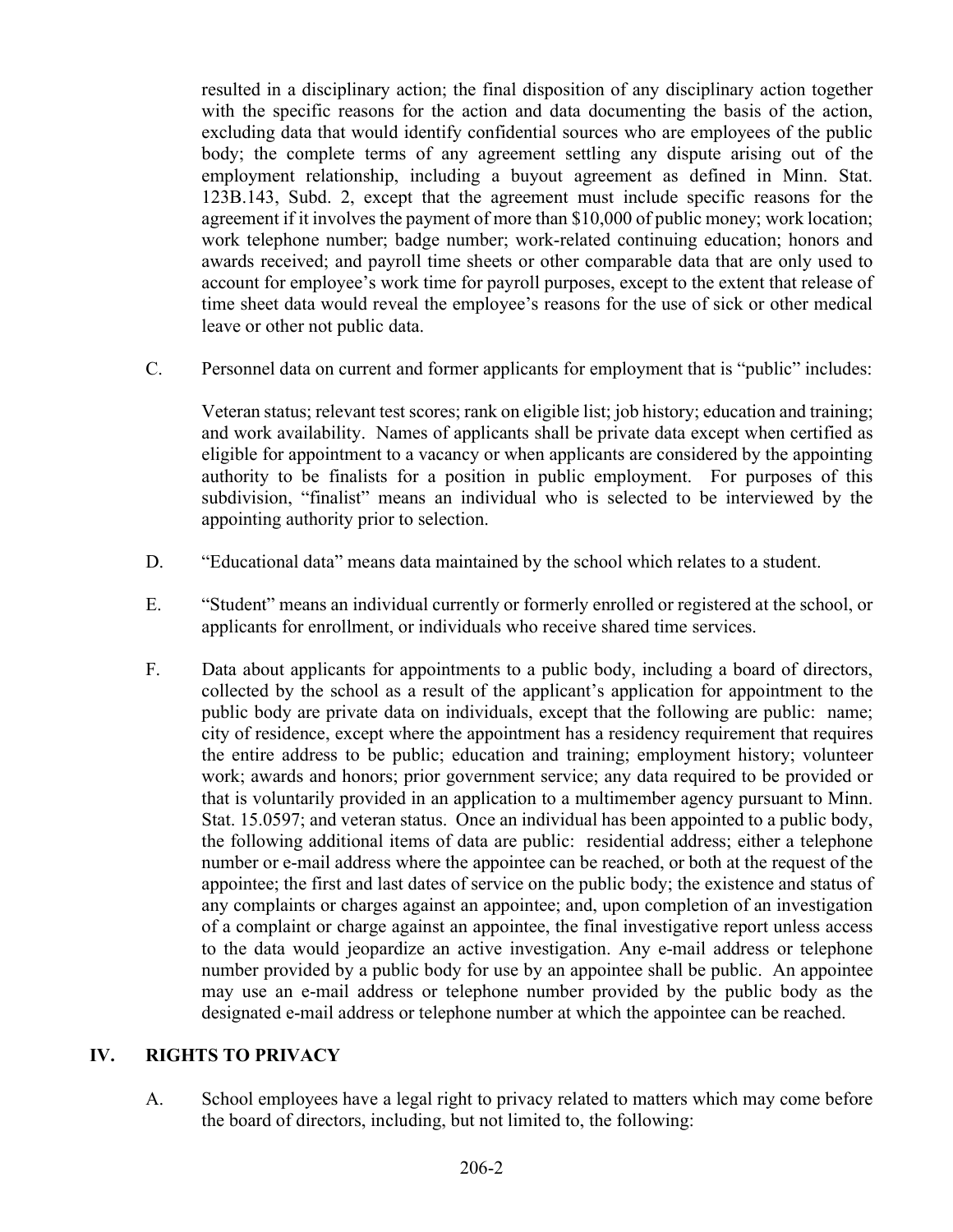- 1. right to a private hearing for teachers, pursuant to Minn. Stat. § 122A.40, Subd. 14 (Teachers Discharge Hearing);
- 2. right to privacy of personnel data as provided by Minn. Stat. § 13.43 (Personnel Data);
- 3. right to consideration by the board of directors of certain data treated as not public as provided in Minn. Stat. § 13D.05 (Not Public Data);
- 4. right to a private hearing for licensed or nonlicensed head varsity coaches to discuss reasons for nonrenewal of a coaching contract pursuant to Minn. Stat. § 122A.33, Subd. 3.
- B. Students have a legal right to privacy related to matters which may come before the board of directors, including, but not limited to, the following:
	- 1. right to a private hearing, Minn. Stat. § 121A.47, Subd. 5 (Student Dismissal Hearing);
	- 2. right to privacy of educational data, Minn. Stat. § 13.32 (Educational Data); 20 U.S.C. § 1232g (FERPA);
	- 3. right to privacy of complaints as provided by child abuse reporting and discrimination laws, Minn. Stat. § 626.556 (Reporting of Maltreatment of Minors) and Minn. Stat. Ch. 363A (Minnesota Human Rights Act).

## V. THE PUBLIC'S OPPORTUNITY TO BE HEARD

The board of directors will strive to give all persons an opportunity to be heard and to have complaints considered and evaluated, within the limits of the law and this policy and subject to reasonable time, place, and manner restrictions. Among the rights available to the public is the right to access public data as provided by Minn. Stat. § 13.43, Subd. 2 (Public Data).

## VI. PROCEDURES

## A. Agenda Items

- 1. Persons who wish to have a subject discussed at a public board of directors meeting are encouraged to notify the principal's office in advance of the board meeting. The person should provide his or her name, address, the name of group represented (if any), and the subject to be covered or the issue to be addressed.
- 2. Persons who wish to address the board of directors on a particular subject should identify the subject and identify agenda item(s) to which their comments pertain.
- 3. The chair of the board of directors will recognize one speaker at a time and will rule out of order other speakers who are not recognized. Only those speakers recognized by the chair will be allowed to speak. Comments by others are out of order. Individuals who interfere with or interrupt speakers, the board, or the proceedings may be directed to leave.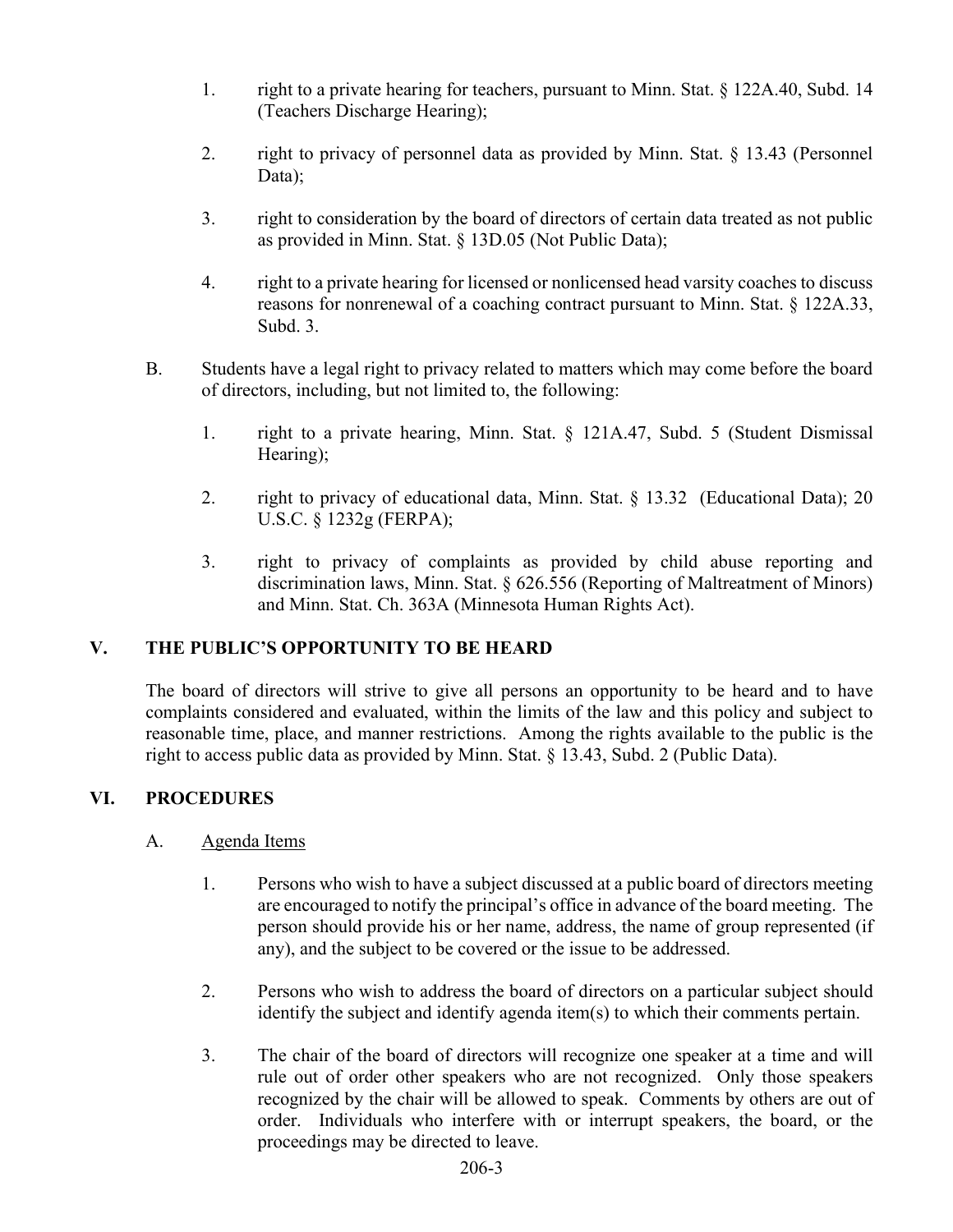- 4. The board retains the discretion to limit discussion of any agenda item to a reasonable period of time as determined by the board. If a group or organization wishes to address the board on a topic, the board reserves the right to require designation of one or more representatives or spokespersons to speak on behalf of the group or organization.
- 5. Matters proposed for placement on the agenda which may involve data privacy concerns, which may involve preliminary allegations, or which may be potentially libelous or slanderous in nature shall not be considered in public but shall be processed as determined by the board in accordance with governing law.
- 6. The board chair shall promptly rule out of order any discussion by any person, including board members, that would violate the provisions of state or federal law, this policy or the statutory rights of privacy of an individual.
- 7. Personal attacks by anyone addressing the board are unacceptable. Persistence in such remarks by an individual shall terminate that person's privilege to address the board.
- 8. Depending upon the number of persons in attendance seeking to be heard, the board reserves the right to impose such other limitations and restrictions as necessary in order to provide an orderly, efficient, and fair opportunity for those present to be heard.
- B. Complaints
	- 1. Routine complaints about a teacher or other employee should first be directed to that teacher or employee or to the principal or designee.
	- 2. If the complaint is against an employee relating to child abuse, discrimination, racial, religious, or sexual harassment, or other activities involving an intimidating atmosphere, the complaint should be directed to the principal or designee.
	- 3. Unresolved complaints from Paragraph 1. of this section or problems concerning the school should be directed to the principal's office.
	- 4. Complaints which continue to be unresolved at the principal's level may be brought before the board by notifying the board in writing.
- C. Open Forum

The board of directors shall normally provide a specified period of time where persons may address the board on any topic, subject to the limitations of this policy. The board reserves the right to allocate a specific period of time for this purpose and limit time for speakers accordingly.

The board may decide to hold certain types of public meetings where the public will not be invited to address the board. Possible examples are work sessions and board retreats. The public will still be entitled to notice of these meetings and will be allowed to attend